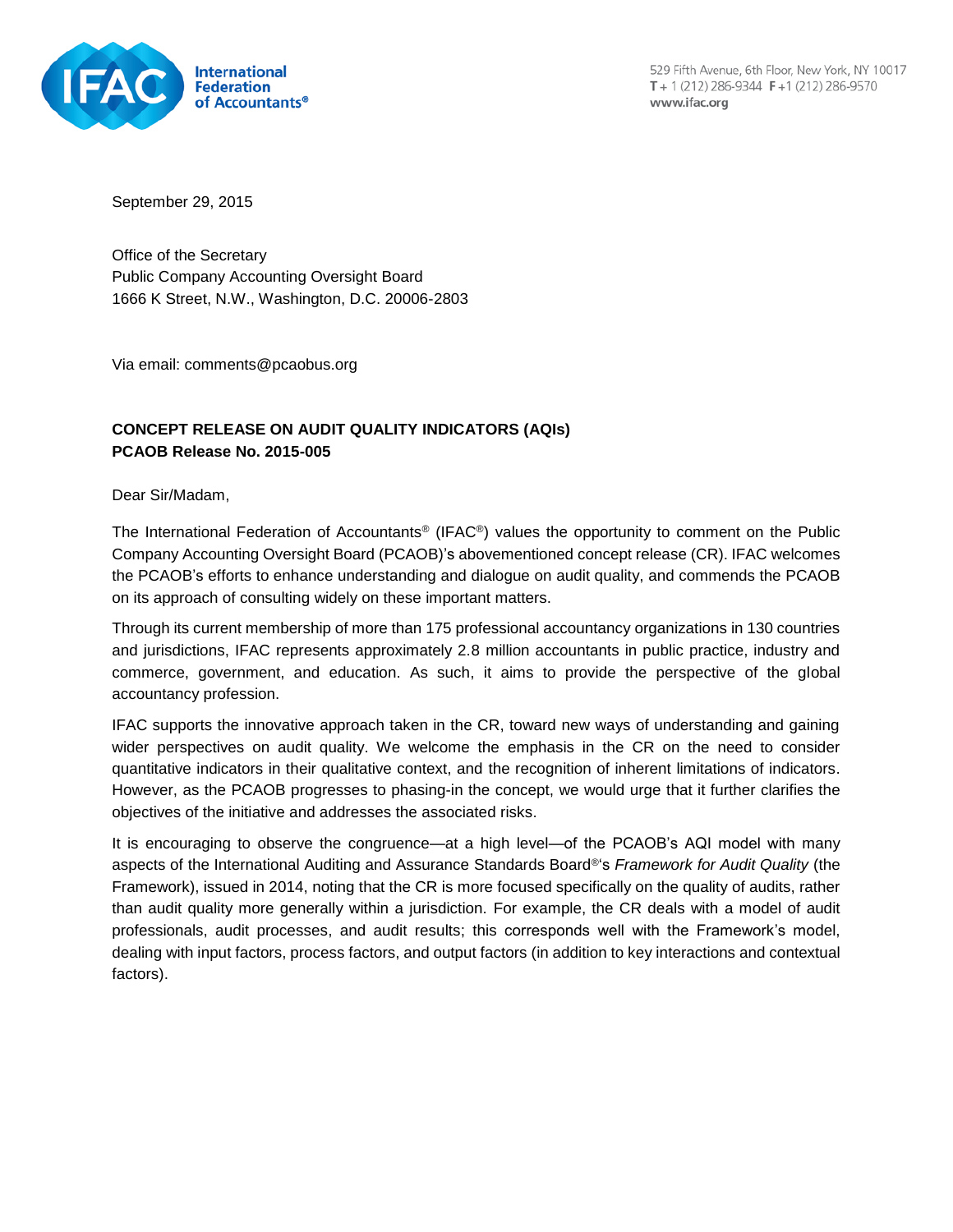

#### *Impact and Use*

The manner in which quality and performance are measured acts as a powerful incentive, which can have a profound impact on the behavior of those concerned. In forming and implementing the concept, it is critical to clearly identify and address both intended and unintended effects.

As is the case in any regulatory or quasi-regulatory measure, clarity and appropriateness of objectives is a central factor in determining success or failure. There is scope for greater clarity between multiple objectives, which are emphasized to differing extents throughout the CR:

- Informing and prompting discussion or questions;
- Signaling audit quality; and
- Promoting competition on audit quality.

Clarity around objectives is particularly important to maximize the value of the concept; for instance, in enhancing understanding of and dialogue toward improving audit quality, while managing the risk of a compliance or checklist-driven approach.

The CR clearly details that there are limitations inherent in indicators, qualitative context is important, and they "are not algorithms, benchmarks, or safe harbors against enforcement or other claims, and they do not lead directly to formulas." However, there is scope to more comprehensively address the risk that formally recognizing such indicators and advocating their use by audit committees, investors, and regulators would lead to them being used in a formulaic manner without appropriate context.

An important aspect in addressing this risk is to determine clearly who is considered the appropriate audience for AQIs, in view of the contextual information they would have access to and are likely to have command of. For example, audit committee members are likely to have access to fuller context and background, as well as the ability to inquire as needed.

## *Audit Quality and Competition*

IFAC urges caution with respect to the suggestion of seeking to create "incentives for competition in quality" among audit firms. Promoting competition toward innovation that aids quality, and differentiation based on specialization, are considered highly appropriate. However, promoting competition around an implied variability in audit quality may not always be considered appropriate and in the public interest—audit quality should rather be a nonnegotiable, fundamental goal for all audits. Experimenting with incentives for competition in audit quality also risks an adverse impact on quality, and may lead to competition on price.

## *Nature of the Indicators*

Some of the AQIs contemplated in the CR reflect detailed operational measures; for example, 'staffing leverage,' 'partner workload,' and 'turnover of audit personnel.' While these may be in some respects relevant, a resulting risk is that external focus on these measures, if not appropriately calibrated, may lead to unnecessary complexity and effort and be a distraction for auditors, regulators, and other participants in the wider financial reporting supply chain. As recognized in the paper, scalability of this approach also creates significant complexity. For instance, where small- and medium-sized practices (SMPs) cannot